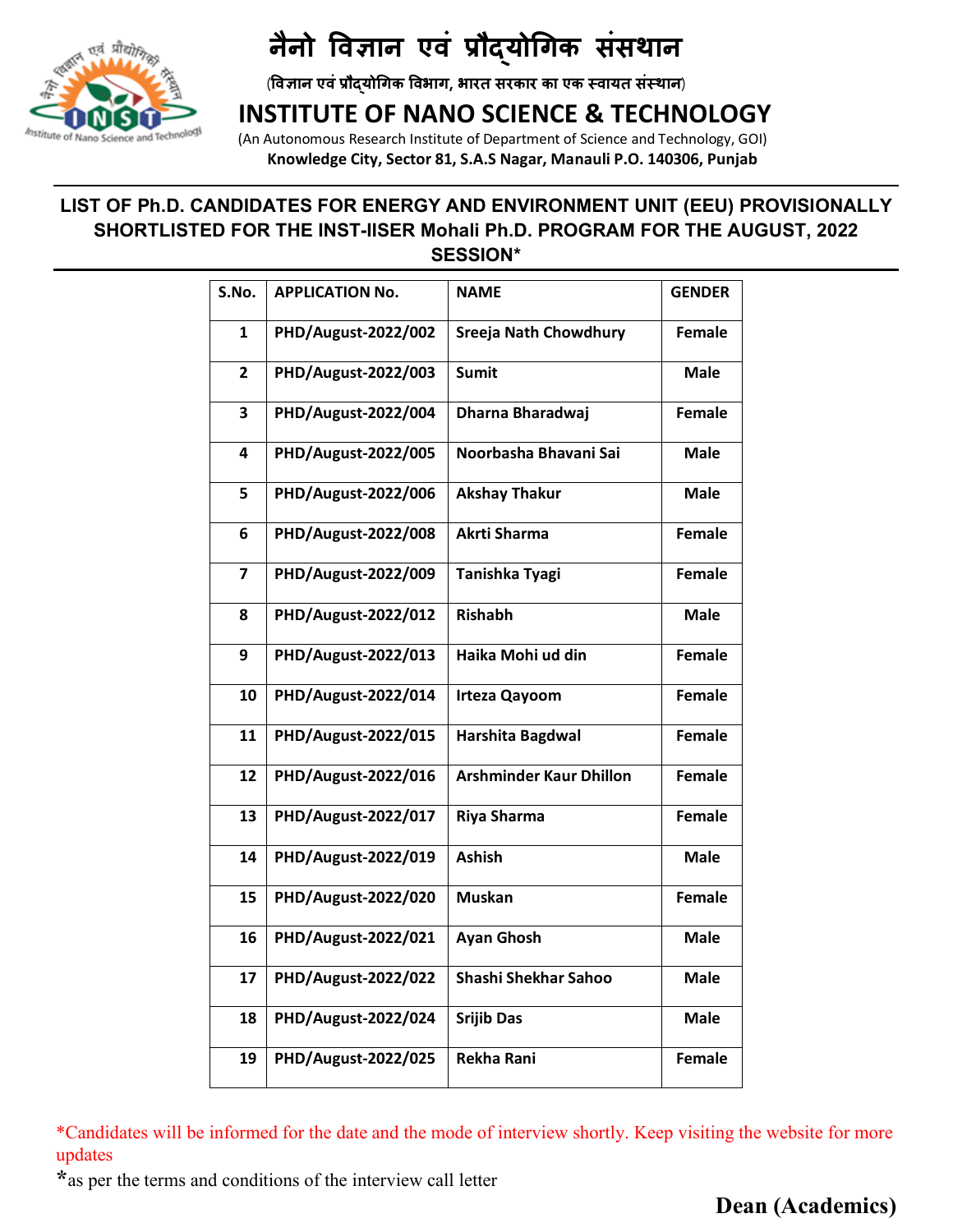

## **INSTITUTE OF NANO SCIENCE & TECHNOLOGY**

 (An Autonomous Research Institute of Department of Science and Technology, GOI)  **Knowledge City, Sector 81, S.A.S Nagar, Manauli P.O. 140306, Punjab** 

#### **LIST OF Ph.D. CANDIDATES FOR ENERGY AND ENVIRONMENT UNIT (EEU) PROVISIONALLY SHORTLISTED FOR THE INST-IISER Mohali Ph.D. PROGRAM FOR THE AUGUST, 2022 SESSION\***

| 20 | PHD/August-2022/026        | <b>Shubham Kumar</b>       | <b>Male</b>   |
|----|----------------------------|----------------------------|---------------|
| 21 | PHD/August-2022/027        | Deepak Kumar               | Male          |
| 22 | PHD/August-2022/028        | Sakshi Juneja              | <b>Female</b> |
| 23 | PHD/August-2022/029        | <b>Nidhi</b>               | <b>Female</b> |
| 24 | PHD/August-2022/030        | <b>Akanksha Bharol</b>     | <b>Female</b> |
| 25 | PHD/August-2022/031        | <b>Esha Madan</b>          | <b>Female</b> |
| 26 | <b>PHD/August-2022/032</b> | Preeti                     | <b>Female</b> |
| 27 | PHD/August-2022/033        | Sabhyasachi Sahoo          | <b>Male</b>   |
| 28 | PHD/August-2022/035        | Rashmi                     | <b>Female</b> |
| 29 | PHD/August-2022/036        | Sanhita Pal                | <b>Female</b> |
| 30 | PHD/August-2022/037        | <b>Monika Singh</b>        | <b>Female</b> |
| 31 | PHD/August-2022/038        | Priya Tomar                | <b>Female</b> |
| 32 | PHD/August-2022/039        | <b>Renuka Tomar</b>        | <b>Female</b> |
| 33 | PHD/August-2022/040        | Anshika                    | <b>Female</b> |
| 34 | PHD/August-2022/041        | <b>Parul Yadav</b>         | <b>Female</b> |
| 35 | PHD/August-2022/042        | <b>Ravinder Sharma</b>     | <b>Male</b>   |
| 36 | PHD/August-2022/043        | Sanjay Sharma              | <b>Male</b>   |
| 37 | PHD/August-2022/044        | <b>Parneet Kaur</b>        | Female        |
| 38 | PHD/August-2022/045        | Soniya Rani                | <b>Female</b> |
| 39 | PHD/August-2022/046        | <b>Snehamay Bagchi</b>     | <b>Male</b>   |
| 40 | PHD/August-2022/047        | <b>Hridesh Kumar Gupta</b> | <b>Male</b>   |

\*Candidates will be informed for the date and the mode of interview shortly. Keep visiting the website for more updates

**\***as per the terms and conditions of the interview call letter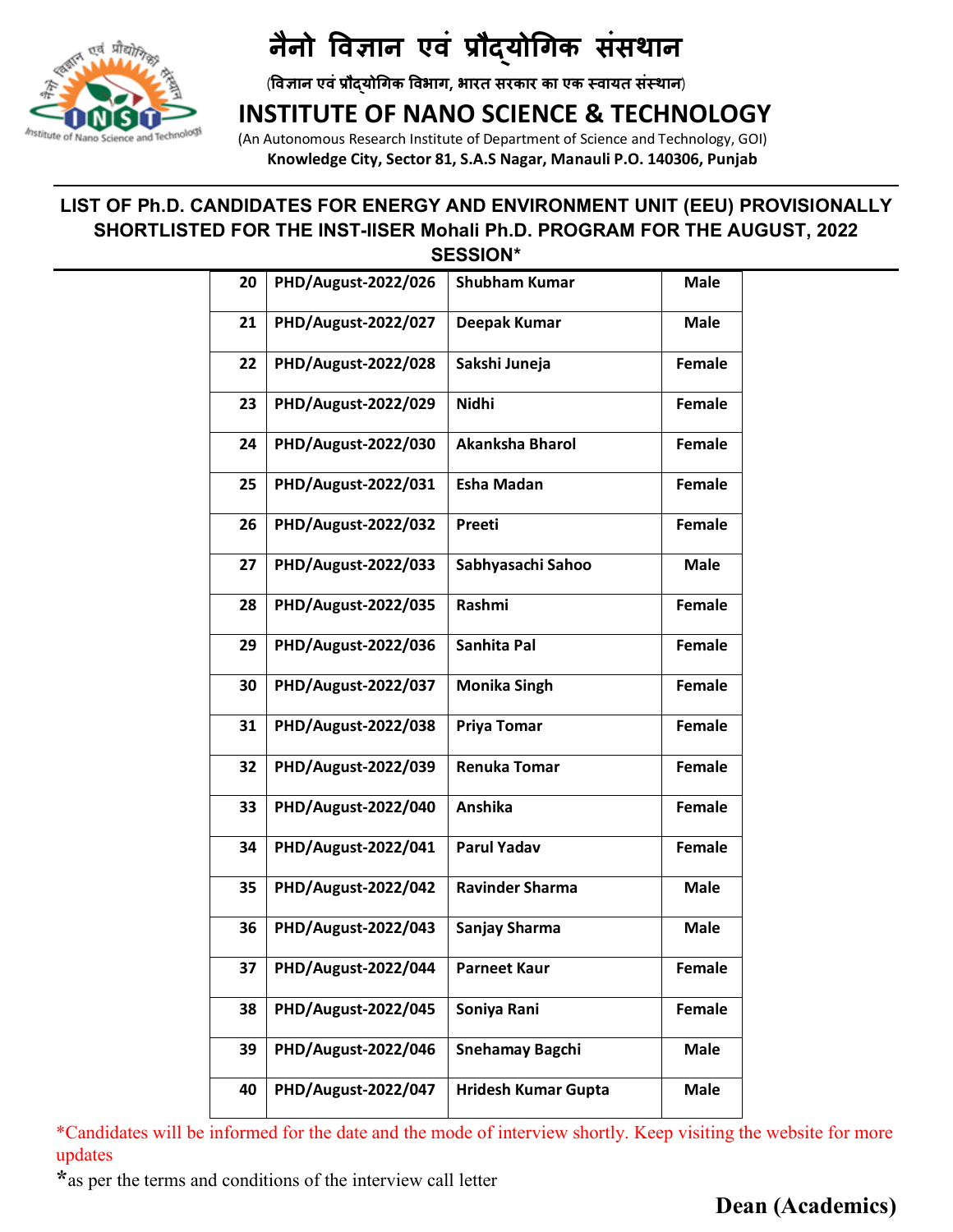

### **INSTITUTE OF NANO SCIENCE & TECHNOLOGY**

 (An Autonomous Research Institute of Department of Science and Technology, GOI)  **Knowledge City, Sector 81, S.A.S Nagar, Manauli P.O. 140306, Punjab** 

#### **LIST OF Ph.D. CANDIDATES FOR ENERGY AND ENVIRONMENT UNIT (EEU) PROVISIONALLY SHORTLISTED FOR THE INST-IISER Mohali Ph.D. PROGRAM FOR THE AUGUST, 2022 SESSION\***

| 41 | PHD/August-2022/048 | Deepali Gupta              | <b>Female</b> |
|----|---------------------|----------------------------|---------------|
| 42 | PHD/August-2022/049 | <b>S.Michael</b>           | <b>Male</b>   |
| 43 | PHD/August-2022/050 | Pooja Rani                 | <b>Female</b> |
| 44 | PHD/August-2022/052 | <b>Amit Gharu</b>          | <b>Male</b>   |
| 45 | PHD/August-2022/053 | Soumyadeep De              | <b>Male</b>   |
| 46 | PHD/August-2022/054 | <b>Himanshu Nath</b>       | <b>Male</b>   |
| 47 | PHD/August-2022/055 | <b>Ravi Kumar Tiwari</b>   | <b>Male</b>   |
| 48 | PHD/August-2022/056 | <b>Apoorv Gupta</b>        | <b>Male</b>   |
| 49 | PHD/August-2022/059 | Subhradeep Barman          | Male          |
| 50 | PHD/August-2022/060 | Shubhanjali Choudhary      | <b>Female</b> |
| 51 | PHD/August-2022/062 | Priya Yadav                | <b>Female</b> |
| 52 | PHD/August-2022/064 | <b>Shubham Kumar Mehta</b> | <b>Male</b>   |
| 53 | PHD/August-2022/065 | <b>Mohsin Hassan</b>       | <b>Male</b>   |
| 54 | PHD/August-2022/067 | <b>Doulat Lahon</b>        | <b>Male</b>   |
| 55 | PHD/August-2022/068 | <b>Koyal Roy</b>           | <b>Female</b> |
| 56 | PHD/August-2022/069 | <b>Indranil Sen</b>        | <b>Male</b>   |
| 57 | PHD/August-2022/070 | <b>Simran</b>              | <b>Female</b> |
| 58 | PHD/August-2022/072 | <b>Aanchal Purohit</b>     | <b>Female</b> |
| 59 | PHD/August-2022/074 | <b>Ritika Rani</b>         | <b>Female</b> |
| 60 | PHD/August-2022/075 | Sayan Ghosh                | <b>Male</b>   |
| 61 | PHD/August-2022/076 | Preksha                    | Female        |

\*Candidates will be informed for the date and the mode of interview shortly. Keep visiting the website for more updates

**\***as per the terms and conditions of the interview call letter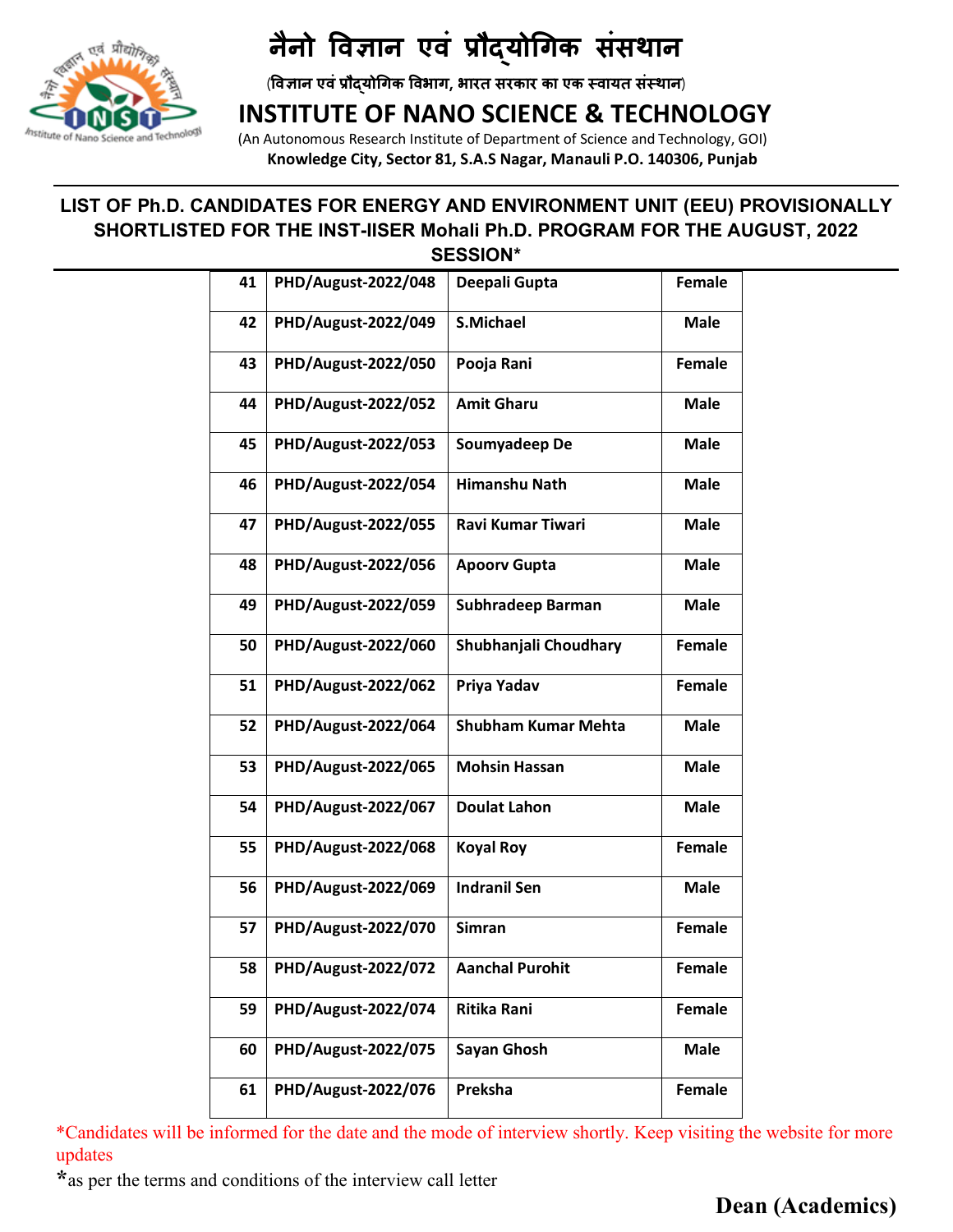

## **INSTITUTE OF NANO SCIENCE & TECHNOLOGY**

 (An Autonomous Research Institute of Department of Science and Technology, GOI)  **Knowledge City, Sector 81, S.A.S Nagar, Manauli P.O. 140306, Punjab** 

#### **LIST OF Ph.D. CANDIDATES FOR ENERGY AND ENVIRONMENT UNIT (EEU) PROVISIONALLY SHORTLISTED FOR THE INST-IISER Mohali Ph.D. PROGRAM FOR THE AUGUST, 2022 SESSION\***

| 62 | PHD/August-2022/077 | Sowmya Shree R.                 | <b>Female</b> |
|----|---------------------|---------------------------------|---------------|
| 63 | PHD/August-2022/078 | Lakshmi T.S                     | <b>Female</b> |
| 64 | PHD/August-2022/079 | <b>Haresh Shankarlal Raygor</b> | <b>Male</b>   |
| 65 | PHD/August-2022/081 | <b>Abhinav Sharma</b>           | Male          |
| 66 | PHD/August-2022/085 | <b>Bhavana R</b>                | <b>Female</b> |
| 67 | PHD/August-2022/086 | <b>Shabana Butt</b>             | <b>Female</b> |
| 68 | PHD/August-2022/087 | <b>Shruti</b>                   | <b>Female</b> |
| 69 | PHD/August-2022/088 | <b>Heena Gupta</b>              | <b>Female</b> |
| 70 | PHD/August-2022/089 | <b>Amit Kumar</b>               | <b>Male</b>   |
| 71 | PHD/August-2022/090 | Ayushi Aggarwal                 | <b>Female</b> |
| 72 | PHD/August-2022/091 | Lubna Khan                      | <b>Female</b> |
| 73 | PHD/August-2022/093 | <b>Ajeet Gangwar</b>            | <b>Male</b>   |
| 74 | PHD/August-2022/094 | Himanshi Mishra                 | <b>Female</b> |
| 75 | PHD/August-2022/096 | Saumya Ranjan Mahanta           | <b>Male</b>   |
| 76 | PHD/August-2022/097 | <b>Saikat Das</b>               | <b>Male</b>   |
| 77 | PHD/August-2022/099 | Saurabh Kumar Yadav             | <b>Male</b>   |
| 78 | PHD/August-2022/100 | Sachin Kumar Yadav              | <b>Male</b>   |
| 79 | PHD/August-2022/101 | <b>Anubha Choudhary</b>         | <b>Female</b> |
| 80 | PHD/August-2022/104 | <b>Divesh Nazar</b>             | <b>Male</b>   |
| 81 | PHD/August-2022/105 | Akshita Rana                    | <b>Female</b> |
| 82 | PHD/August-2022/106 | Archana                         | <b>Female</b> |

\*Candidates will be informed for the date and the mode of interview shortly. Keep visiting the website for more updates

**\***as per the terms and conditions of the interview call letter